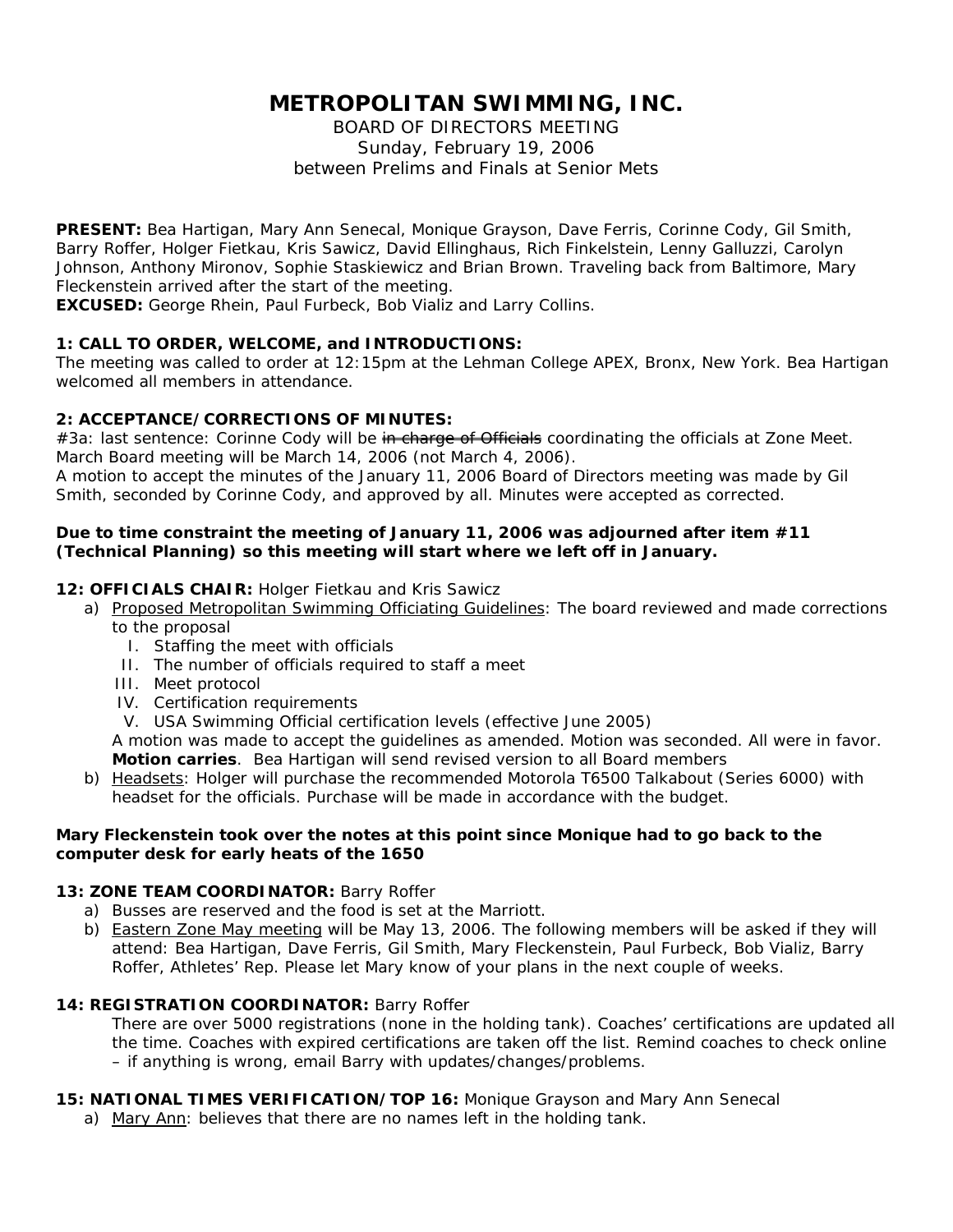b) Monique: (*the following was emailed to Bea before this meeting*) - very busy time of year but things go smoothly since swimmers are registered and coaches have corrected their database (mostly). Busy with High School championship meets as well. The times recon doesn't work for Silvers as it has upper and lower standards. Times recon is still under development.

### **16: WEB PAGE COORDINATOR:** Monique Grayson

The website is working! Sending to Monique is working well as a filter.

#### 17: SAFETY COORDINATOR: Carolyn Johnson

All are reminded to submit reports of occurrence to US Swimming, Carolyn Johnson, and the insurance company.

#### **18: HALL OF FAME:** Lenny Galluzzi

Dinner will be held on Tuesday, May 16, 2006 at Riccardo's in Queens. Invitation is available on the website. It will be posted more prominently on the website after JO's.

## **19: DISABILITIES COORDINATOR:** Corinne Cody

Nothing to report at this time.

#### **20: SWIM-A-THON:** Rich Finkelstein

Nothing to report at this time.

#### **21: OPEN WATER COORDINATOR:** Bea Hartigan

Continuing cooperation from Masters – waved sanction fee + bond.

#### **22: OUTREACH COORDINATORS:** Brian Brown / Larry Collins

Brian asked for clarification on discount: \$5.00 registration if on lunch program. Metro does not charge above the National fee.

## *New Agenda started here.*

#### **3: GENERAL CHAIR:** Mary Fleckenstein

- a) Zone Meet: Board members are needed to volunteer for the Eastern Zone meet. Please let Mary know what you want to do.
- b) Dave Ferris made a motion that if the athletes reps left the table during election and voting continued, then the vote is invalid. David Ellinghaus seconded this motion. All in favor. **Motion carried.**

#### **4: TREASURER'S REPORT:** Mary Ann Senecal

The current report was not available at this meeting

#### **5: FINANCE CHAIR**: George Rhein

George was not in attendance at this meeting

# **6: ADMINISTRATIVE VICE-CHAIR:** Bea Hartigan

- a) Post meet reports: Tardy report was in the next day mail.
- b) Clinics: Admin/meet directors' clinics are needed before the summer. Bea will try to schedule two clinics before June (she will be on Jury staring March  $27<sup>th</sup>$ ).

## **7: SENIOR CHAIR:** Dave Ferris

Concerns about review issues – discussion about procedure followed.

# **8: AGE GROUP CHAIRS**: Paul Furbeck / Bob Vializ

Neither Paul nor Bob were in attendance at this meeting